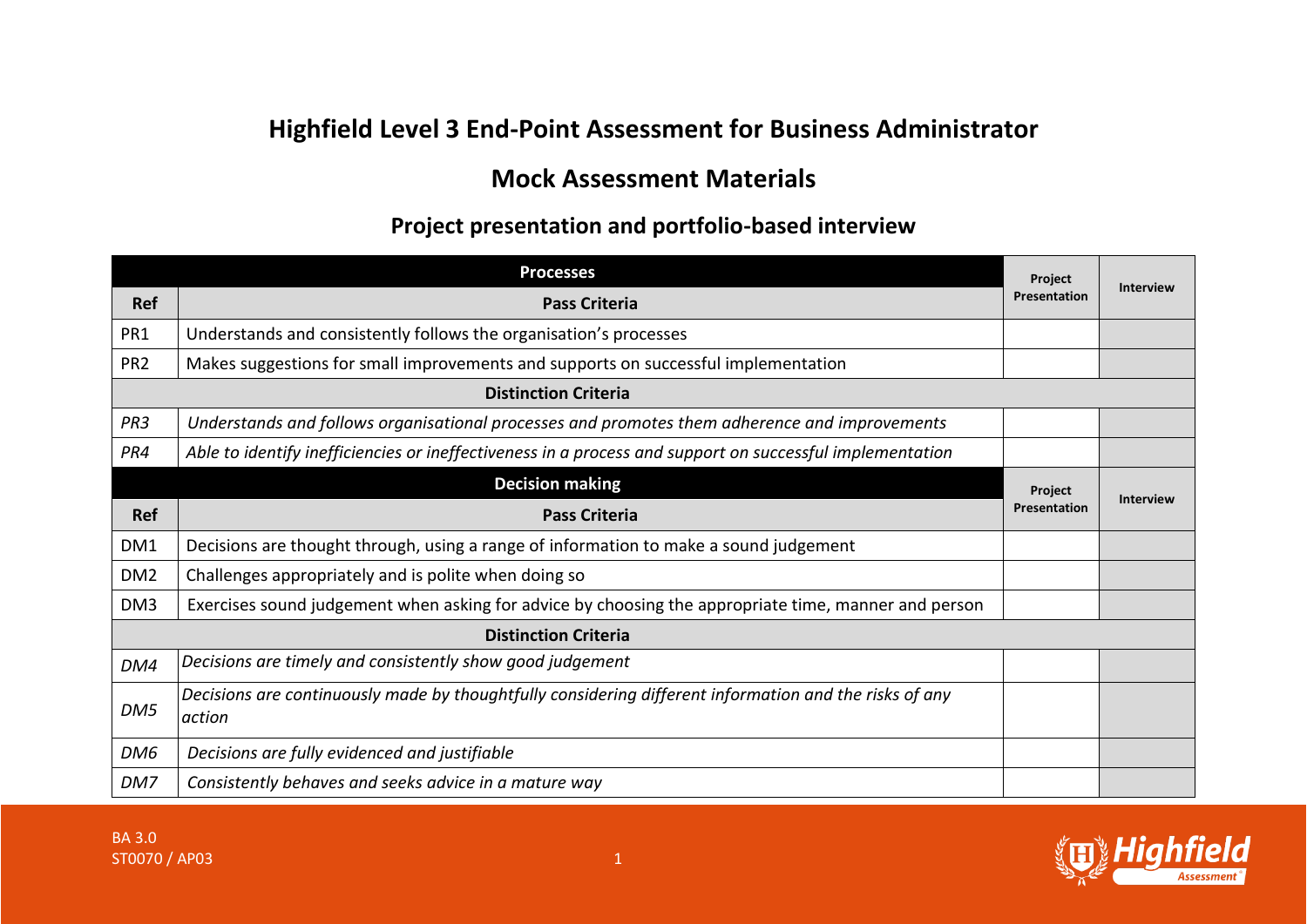|                 | <b>Project management</b>                                                                                      | Project      | <b>Interview</b> |
|-----------------|----------------------------------------------------------------------------------------------------------------|--------------|------------------|
| <b>Ref</b>      | <b>Pass Criteria</b>                                                                                           | Presentation |                  |
| PM1             | Effectively plans and manages small projects                                                                   |              |                  |
| PM <sub>2</sub> | Able to lead small projects when required                                                                      |              |                  |
| PM <sub>3</sub> | Demonstrates some understanding of project management tools and principles                                     |              |                  |
|                 | <b>Distinction Criteria</b>                                                                                    |              |                  |
| PM4             | Plans and manages significant project and can describe what made it a success                                  |              |                  |
| PM <sub>5</sub> | Demonstrates strong leadership skills when managing a project                                                  |              |                  |
| PM <sub>6</sub> | Understands and is able to apply a strong grasp of project management tools and principles                     |              |                  |
|                 | <b>Value of their skills</b>                                                                                   | Project      | <b>Interview</b> |
| <b>Ref</b>      | <b>Pass Criteria</b>                                                                                           | Presentation |                  |
| VS1             | Understands the structure of the organisation and how their work contributes                                   |              |                  |
| VS <sub>2</sub> | Identifies their role within the team and value of their skills                                                |              |                  |
|                 | <b>Distinction Criteria</b>                                                                                    |              |                  |
| VS3             | Understands the structure of the organisation and is able to discuss how different teams support each<br>other |              |                  |
| VS4             | Understands the contribution their work makes and promotes its value                                           |              |                  |
| VS5             | Identifies their role within the team and is able to compare their skills with others                          |              |                  |
|                 | <b>Stakeholders</b>                                                                                            | Project      |                  |
| <b>Ref</b>      | <b>Pass Criteria</b>                                                                                           | Presentation | <b>Interview</b> |
| ST <sub>1</sub> | Understands how to manage stakeholders, e.g. clarifying and delivering on expectations                         |              |                  |
| ST <sub>2</sub> | Demonstrates they have worked with stakeholders to achieve results                                             |              |                  |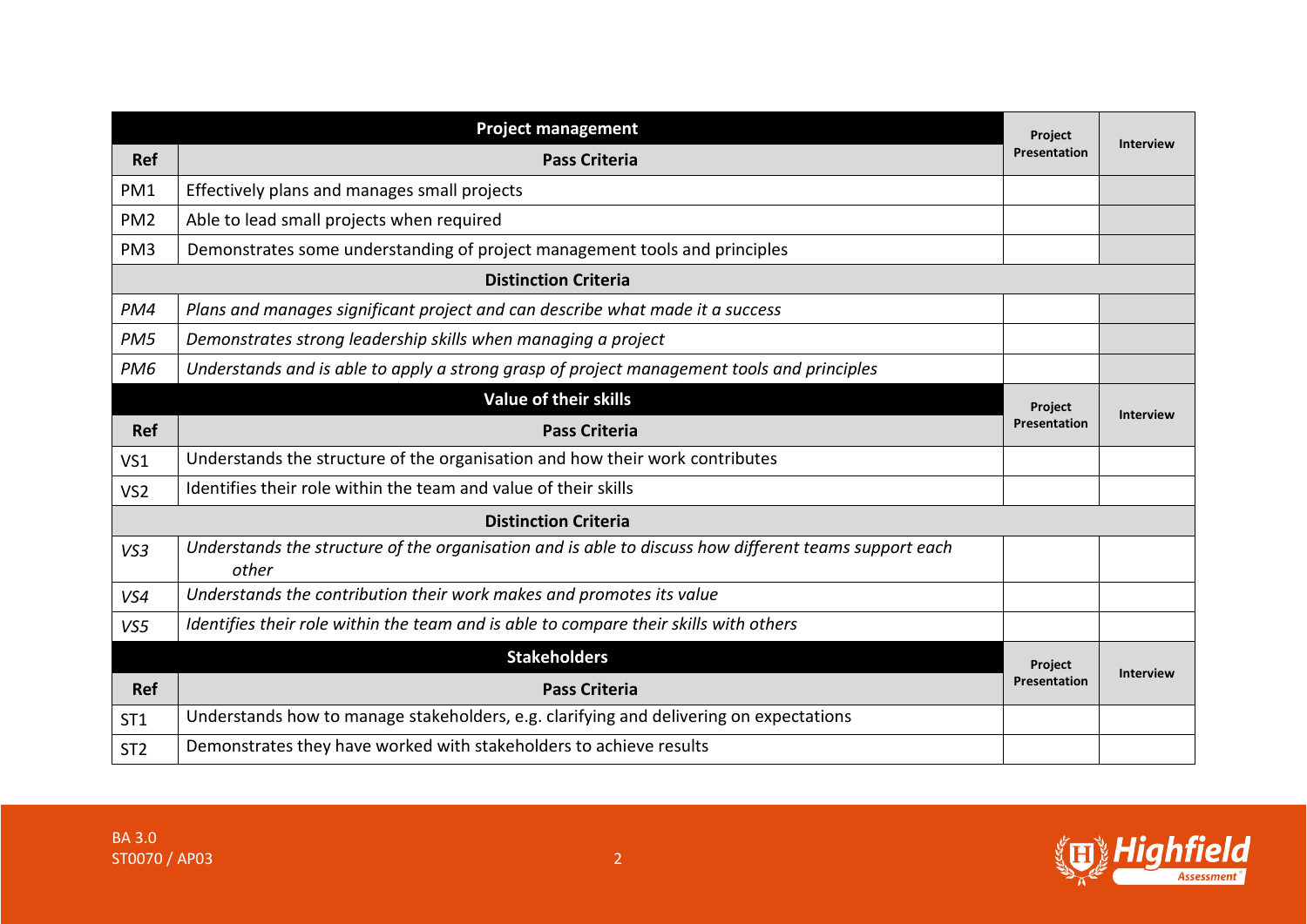| <b>Distinction Criteria</b> |                                                                                                                          |                         |                  |
|-----------------------------|--------------------------------------------------------------------------------------------------------------------------|-------------------------|------------------|
| ST <sub>3</sub>             | Understands and follows the principles of stakeholder management                                                         |                         |                  |
| <b>ST4</b>                  | Goes beyond expectations to build constructive relationships with stakeholders                                           |                         |                  |
|                             | IΤ                                                                                                                       | Project<br>Presentation | <b>Interview</b> |
| <b>Ref</b>                  | <b>Pass Criteria</b>                                                                                                     |                         |                  |
| IT1                         | Demonstrates they can use IT packages, specifically to write letters or emails, and to record and analyse<br>information |                         |                  |
| IT2                         | Able to perform tasks relevant to their role using IT packages without supervision                                       |                         |                  |
|                             | <b>Distinction Criteria</b>                                                                                              |                         |                  |
| IT3                         | Consistently demonstrates they can use IT packages and can provide varied, quality examples                              |                         |                  |
| IT4                         | Able to perform tasks relevant to their role using IT packages and can coach others in using IT                          |                         |                  |
|                             | <b>Interpersonal skills</b>                                                                                              | Project<br>Presentation | <b>Interview</b> |
| <b>Ref</b>                  | <b>Pass Criteria</b>                                                                                                     |                         |                  |
| IS <sub>1</sub>             | Works effectively with a range of people                                                                                 |                         |                  |
| IS <sub>2</sub>             | Influences and challenges peers when necessary                                                                           |                         |                  |
| IS <sub>3</sub>             | Supports others in the organisation and demonstrates coaching skills                                                     |                         |                  |
|                             | <b>Distinction Criteria</b>                                                                                              |                         |                  |
| IS4                         | Influences managers as well as peers                                                                                     |                         |                  |
| IS <sub>5</sub>             | Constructively challenges managers, as well as peers, when necessary                                                     |                         |                  |
| IS6                         | Proactively offers to coach others and has had good performance recorded in feedback                                     |                         |                  |
|                             | <b>Communications</b>                                                                                                    | Project                 | <b>Interview</b> |
| <b>Ref</b>                  | <b>Pass Criteria</b>                                                                                                     | Presentation            |                  |
|                             |                                                                                                                          |                         |                  |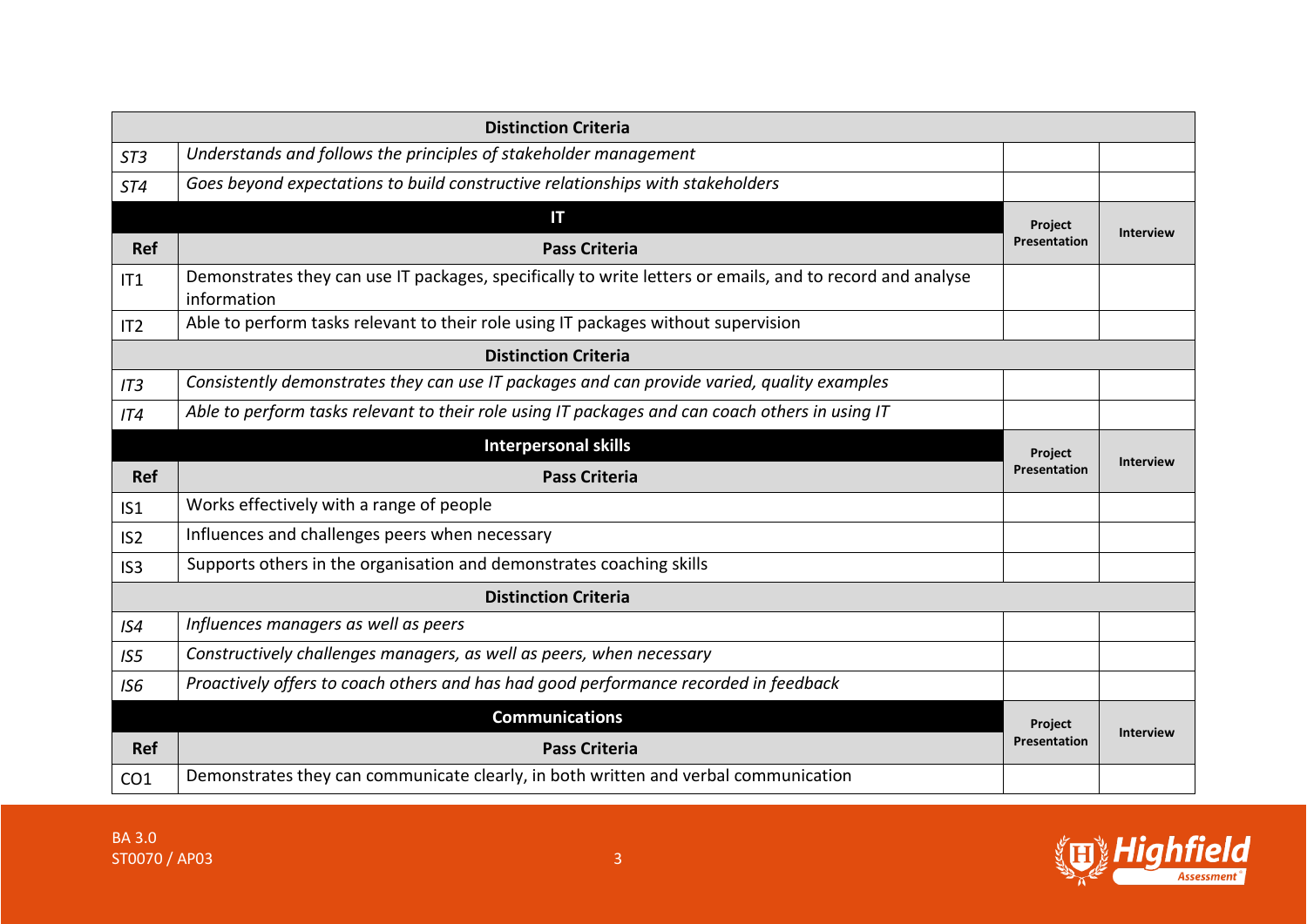| CO <sub>2</sub>             | Shows flexibility to different situations                                                                                           |                                |                  |  |
|-----------------------------|-------------------------------------------------------------------------------------------------------------------------------------|--------------------------------|------------------|--|
| CO <sub>3</sub>             | Uses appropriate communication channels dependent on the subject matter                                                             |                                |                  |  |
| CO <sub>4</sub>             | Demonstrates ability to answer queries effectively from both inside and outside the organisation                                    |                                |                  |  |
|                             | <b>Distinction Criteria</b>                                                                                                         |                                |                  |  |
| CO <sub>5</sub>             | Communication is consistently clear, both written and verbally                                                                      |                                |                  |  |
| CO <sub>6</sub>             | Champions an appropriate choice of communication channels                                                                           |                                |                  |  |
| CO <sub>7</sub>             | Consistently answers queries from both inside and outside of the organisation in a confident way                                    |                                |                  |  |
|                             | <b>Planning and organisation</b>                                                                                                    | Project                        |                  |  |
| <b>Ref</b>                  | <b>Pass Criteria</b>                                                                                                                | Presentation                   | <b>Interview</b> |  |
| PL1                         | Plans work and achieves deadlines                                                                                                   |                                |                  |  |
| PL <sub>2</sub>             | Shares areas to improve plans with others                                                                                           |                                |                  |  |
| PL <sub>3</sub>             | Effectively manages resources and meetings                                                                                          |                                |                  |  |
| PL <sub>4</sub>             | Takes responsibility for logistics and can provide examples                                                                         |                                |                  |  |
|                             | <b>Distinction Criteria</b>                                                                                                         |                                |                  |  |
| PL5                         | Makes plans that efficiently maximise resources and personally ensures results are achieved                                         |                                |                  |  |
| PL6                         | Improves the management of resources e.g. identifies cost savings or process improvements                                           |                                |                  |  |
| PL7                         | Is proactive in taking responsibility for areas of logistics and has excellent examples to demonstrate this                         |                                |                  |  |
|                             | <b>Personal qualities</b>                                                                                                           | Project<br><b>Presentation</b> | <b>Interview</b> |  |
| Ref                         | <b>Pass Criteria</b>                                                                                                                |                                |                  |  |
| PQ1                         | Regularly shows integrity, reliability, positivity and self-motivation                                                              |                                |                  |  |
| <b>Distinction Criteria</b> |                                                                                                                                     |                                |                  |  |
| PQ <sub>2</sub>             | Always integrity, reliability, positivity and self-motivation and successfully encourages others to show more<br>of these qualities |                                |                  |  |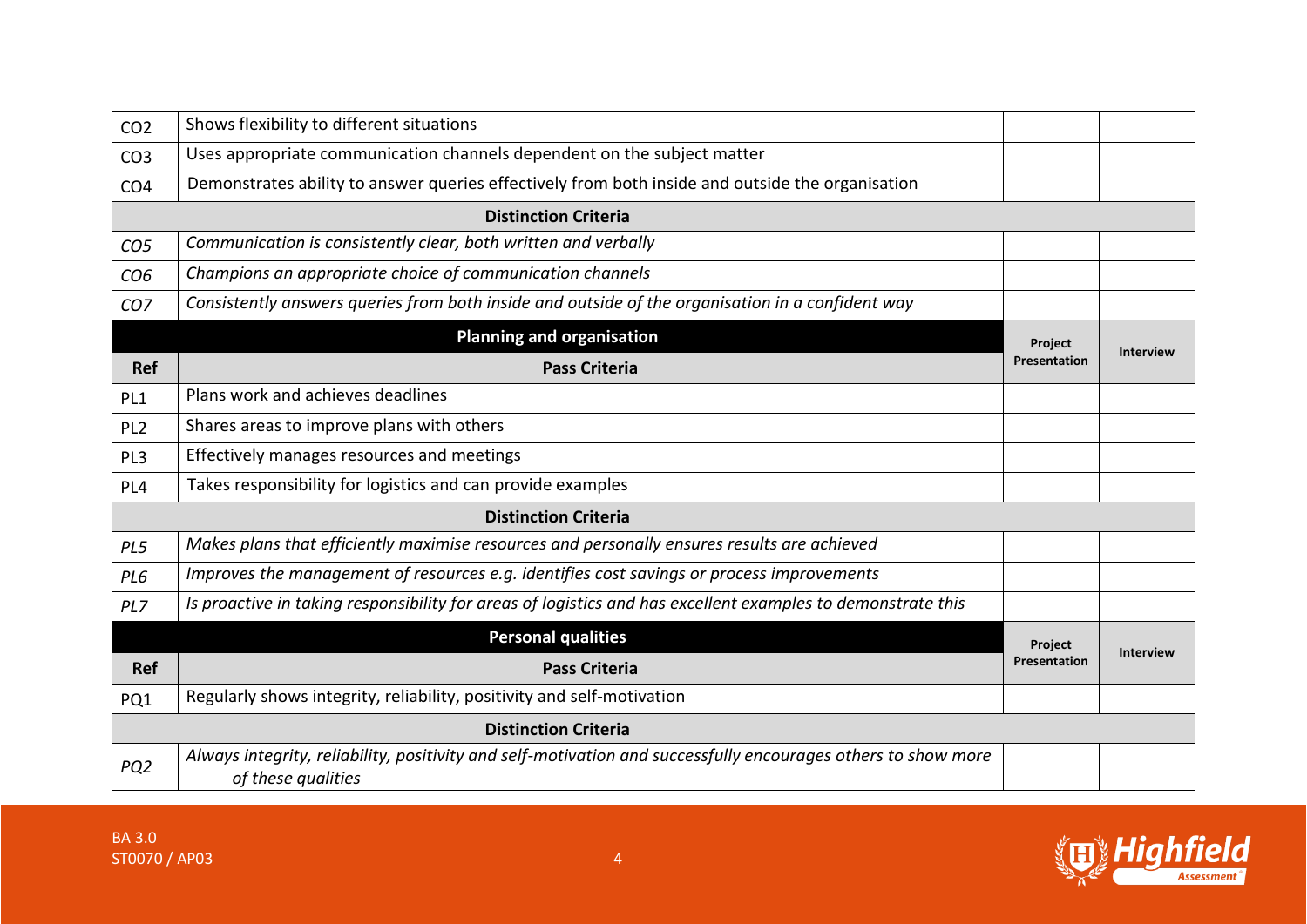|                             | <b>Managing performance</b>                                                                                                                                         | Project             |                  |
|-----------------------------|---------------------------------------------------------------------------------------------------------------------------------------------------------------------|---------------------|------------------|
| <b>Ref</b>                  | <b>Pass Criteria</b>                                                                                                                                                | Presentation        | <b>Interview</b> |
| MP1                         | Clarifies requirements and takes responsibility for work produced                                                                                                   |                     |                  |
| MP <sub>2</sub>             | Acts with responsibility and delivers their work to the right level of quality without requiring additional<br>supervision and coaching                             |                     |                  |
| MP3                         | Asks for feedback and takes feedback on board                                                                                                                       |                     |                  |
|                             | <b>Distinction Criteria</b>                                                                                                                                         |                     |                  |
| MP4                         | Shows a strong personal responsibility for all aspects of their work and can work with minimal supervision,<br>whist adhering to policies, procedures and standards |                     |                  |
| MP5                         | Takes feedback on board and continually assesses the quality of their work                                                                                          |                     |                  |
|                             | <b>Adaptability</b>                                                                                                                                                 | Project             | <b>Interview</b> |
| <b>Ref</b>                  | <b>Pass Criteria</b>                                                                                                                                                | <b>Presentation</b> |                  |
| AD1                         | Accepts and responds positively to change                                                                                                                           |                     |                  |
|                             | <b>Distinction Criteria</b>                                                                                                                                         |                     |                  |
| AD <sub>2</sub>             | Accepts change, evaluates the impact of any change and seeks to use it to improve their work                                                                        |                     |                  |
|                             | <b>Responsibility</b>                                                                                                                                               | Project             |                  |
| <b>Ref</b>                  | <b>Pass Criteria</b>                                                                                                                                                | Presentation        | <b>Interview</b> |
| RE1                         | Accepts personal responsibility for their own work, delivering their work on time and to the right level of<br>quality                                              |                     |                  |
| RE1                         | Demonstrates ownership and willingness to see work completed                                                                                                        |                     |                  |
| RE3                         | Applies initiative in developing their own skills and behaviour                                                                                                     |                     |                  |
| <b>Distinction Criteria</b> |                                                                                                                                                                     |                     |                  |
| RE4                         | Role model who takes personal responsibility for themselves and peers                                                                                               |                     |                  |
| RE5                         | Aims to deliver work within targets and deliver more than required in their role                                                                                    |                     |                  |

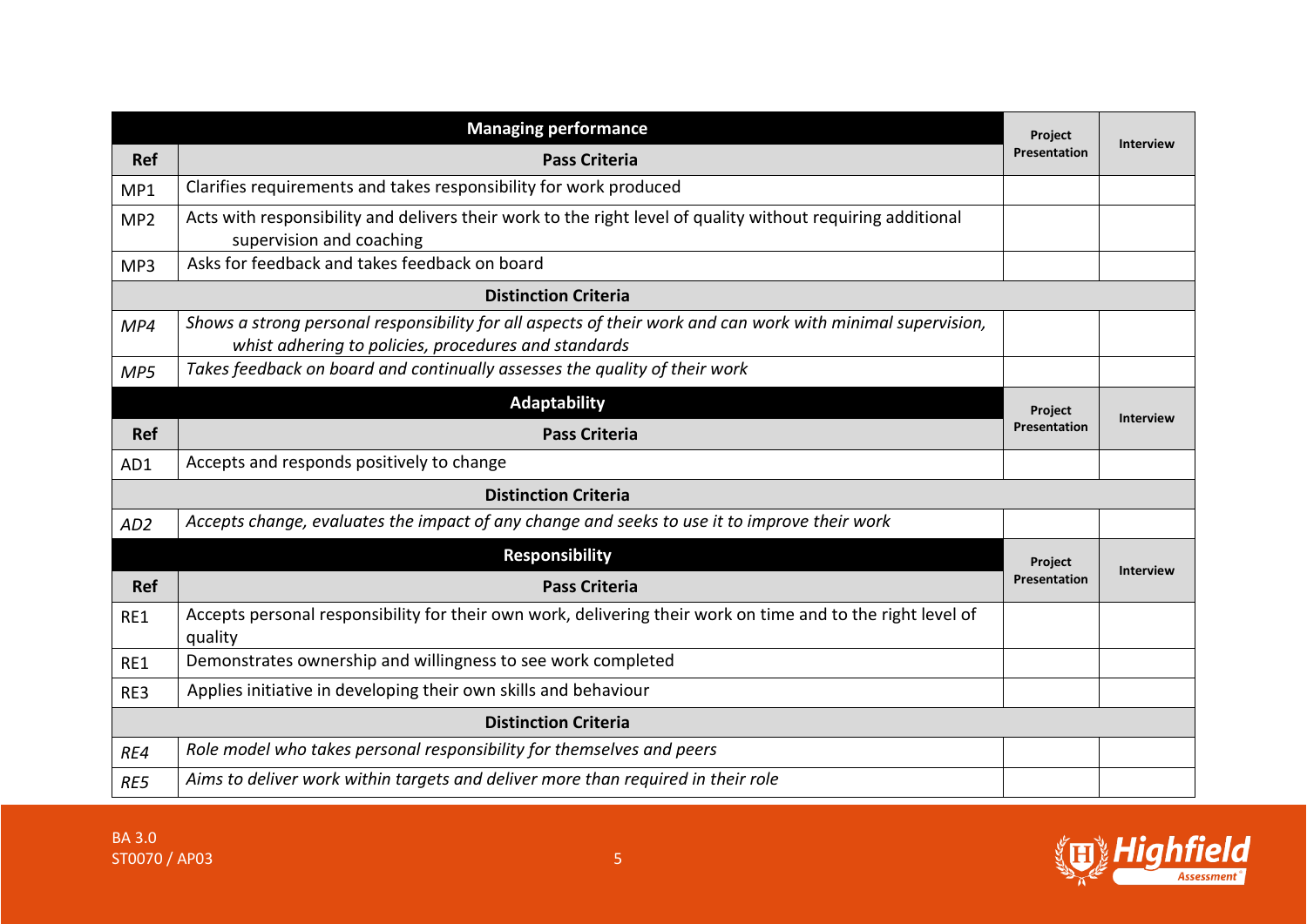| RE6             | Proactively seeks opportunities to develop themselves and shares this learning with others                                                                     |                     |                  |
|-----------------|----------------------------------------------------------------------------------------------------------------------------------------------------------------|---------------------|------------------|
|                 | The organisation                                                                                                                                               | Project             |                  |
| <b>Ref</b>      | <b>Pass Criteria</b>                                                                                                                                           | <b>Presentation</b> | <b>Interview</b> |
| <b>TO1</b>      | Shows a working knowledge of the organisations purpose, aims and ways of working, putting it in context<br>of the local (or sector) environment                |                     |                  |
| <b>TO2</b>      | Provides some understanding of the political and economic environment                                                                                          |                     |                  |
|                 | <b>Distinction Criteria</b>                                                                                                                                    |                     |                  |
| TO <sub>3</sub> | Shows a thorough understanding of the organisation's purpose, aims and way of working, putting it in<br>context of the wider economy and political environment |                     |                  |
|                 | <b>Relevant regulation</b>                                                                                                                                     | <b>Project</b>      | <b>Interview</b> |
| <b>Ref</b>      | <b>Pass Criteria</b>                                                                                                                                           | <b>Presentation</b> |                  |
| RR1             | Demonstrates knowledge of relevant laws and regulation and consistently follows them                                                                           |                     |                  |
|                 | <b>Distinction Criteria</b>                                                                                                                                    |                     |                  |
| RR <sub>2</sub> | Shows a thorough knowledge of relevant laws and regulations and consistently follows them                                                                      |                     |                  |
| RR3             | Champions adherence to relevant laws and regulation within the organisation                                                                                    |                     |                  |
|                 | <b>Policies</b>                                                                                                                                                | <b>Project</b>      |                  |
| <b>Ref</b>      | <b>Pass Criteria</b>                                                                                                                                           | Presentation        | <b>Interview</b> |
| PO <sub>1</sub> | Understands and follows the organisation's internal policies                                                                                                   |                     |                  |
|                 | <b>Distinction Criteria</b>                                                                                                                                    |                     |                  |
| PO <sub>2</sub> | Understands and promotes the organisations internal policies                                                                                                   |                     |                  |
|                 | <b>External environment factors</b>                                                                                                                            | <b>Project</b>      |                  |
| <b>Ref</b>      | <b>Pass Criteria</b>                                                                                                                                           | Presentation        | <b>Interview</b> |
| EE1             | Understand the external factors affecting the organisation and how they relate to their role                                                                   |                     |                  |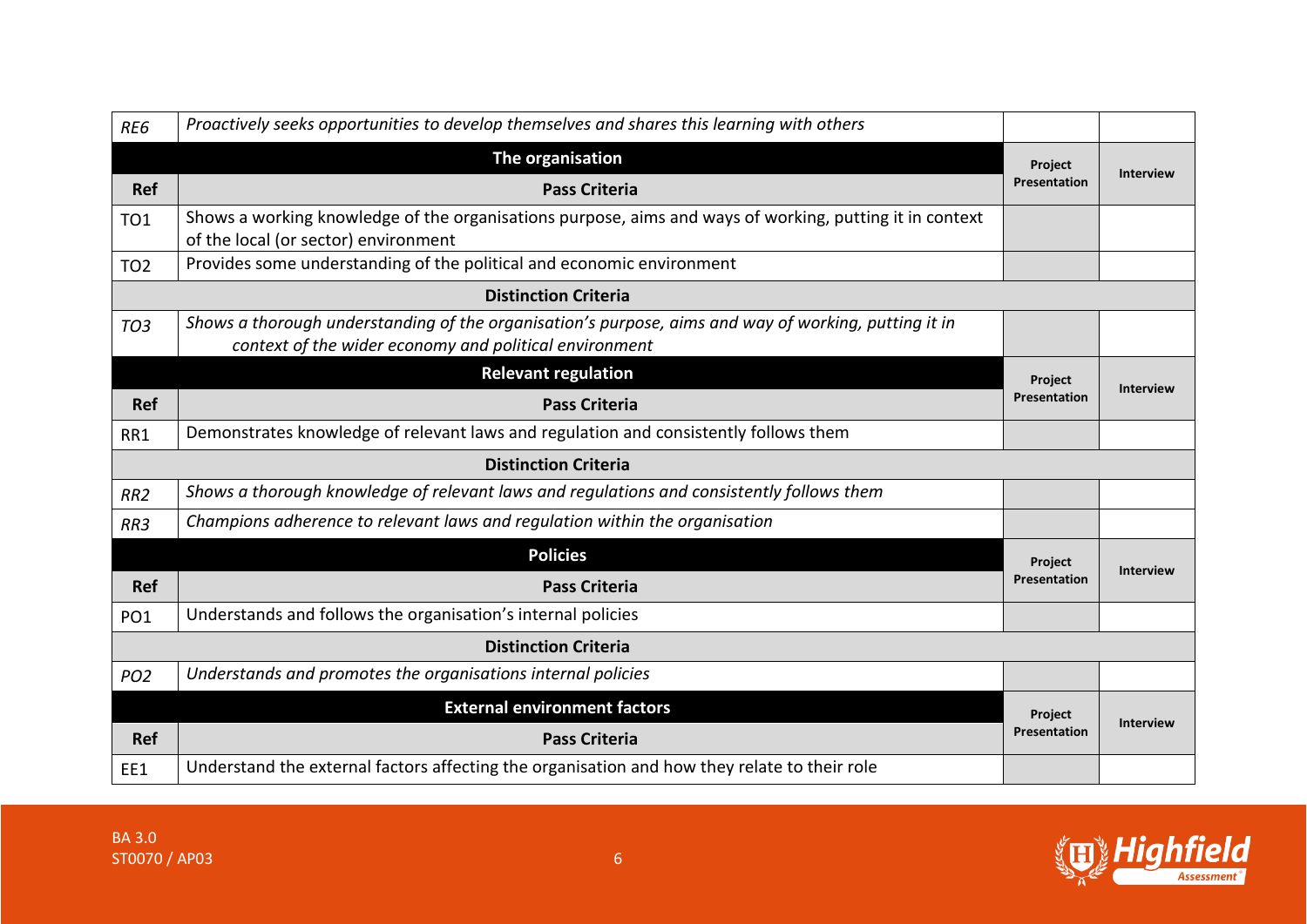| <b>Distinction Criteria</b> |                                                                                                                 |              |                  |
|-----------------------------|-----------------------------------------------------------------------------------------------------------------|--------------|------------------|
| EE <sub>2</sub>             | Shows a deep understanding of the external factors facing the organisation and how they relate to their<br>role |              |                  |
| EE3                         | Seeks additional information about how those factors are developing                                             |              |                  |
|                             | <b>Record and document production</b>                                                                           | Project      | <b>Interview</b> |
| <b>Ref</b>                  | <b>Pass Criteria</b>                                                                                            | Presentation |                  |
| RD1                         | Records are accurate, rarely require correction and are treated confidentially                                  |              |                  |
| RD <sub>2</sub>             | Recommendations and solutions only need minor improvements                                                      |              |                  |
| RD3                         | Supports others in producing documents and can provide examples                                                 |              |                  |
|                             | <b>Distinction Criteria</b>                                                                                     |              |                  |
| RD4                         | Records are consistently accurate and confidential                                                              |              |                  |
| RD5                         | Recommendations are insightful, clearly recorded and results in a clear benefit to the organisation             |              |                  |
| RD <sub>6</sub>             | Offers to coach others and good performance is recorded in feedback                                             |              |                  |
|                             | <b>Quality</b>                                                                                                  | Project      | <b>Interview</b> |
| <b>Ref</b>                  | <b>Pass Criteria</b>                                                                                            | Presentation |                  |
| QU1                         | Checks own work before submission and makes improvements                                                        |              |                  |
| QU2                         | Work is largely accurate and meets expectations                                                                 |              |                  |
| QU3                         | Identifies areas for improvement and can justify why                                                            |              |                  |
| QU4                         | Promotes best practice examples of administration, such as accurate records                                     |              |                  |
|                             | <b>Distinction Criteria</b>                                                                                     |              |                  |
| QU5                         | Takes ownership for work and applies processes for checking work                                                |              |                  |
| QU6                         | Work is consistently accurate and meets the agreed outcomes                                                     |              |                  |
| QU7                         | Recommends and implements process improvements                                                                  |              |                  |